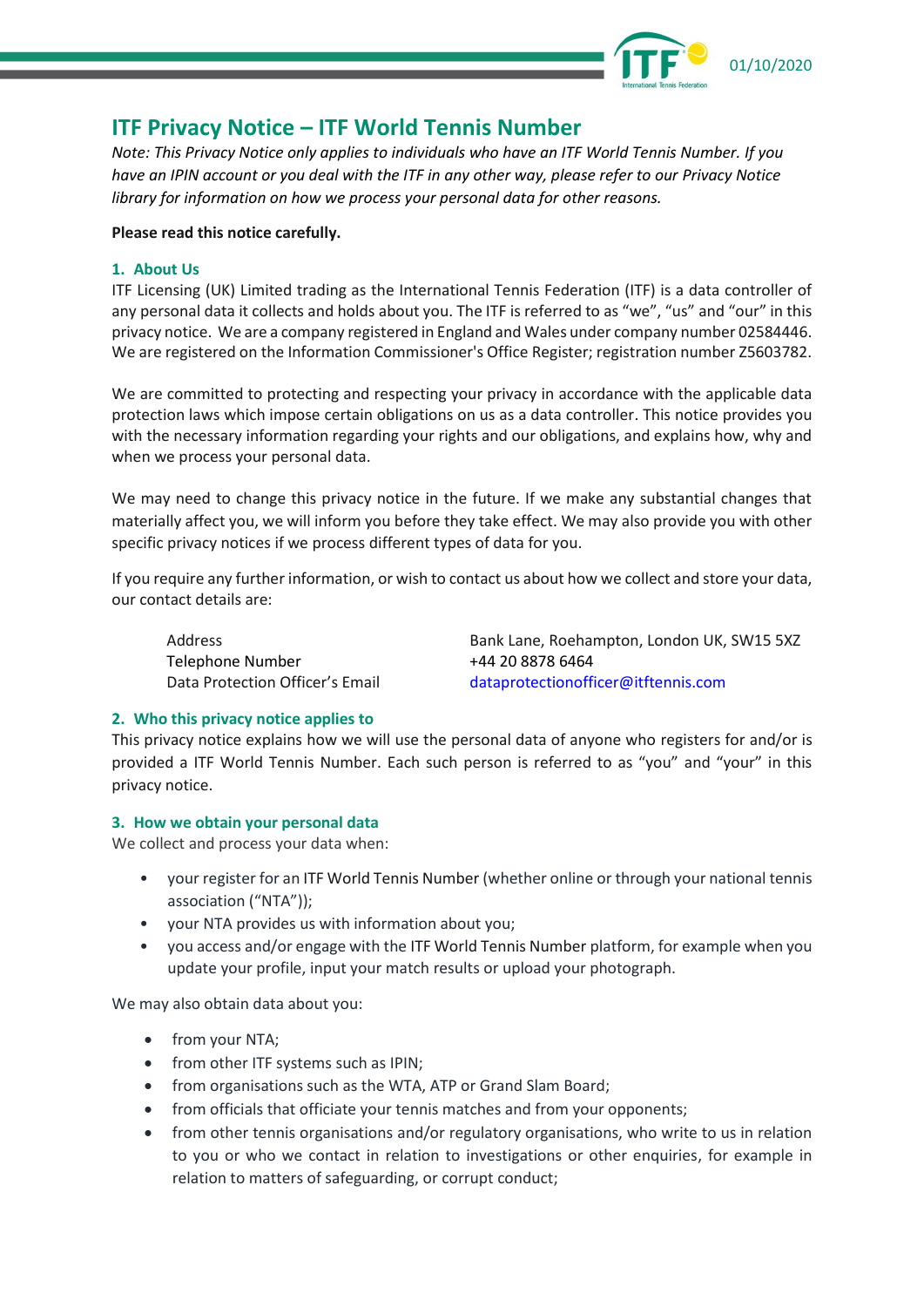

- when we ask you to complete optional surveys that we use for research purposes and to provide you with a more relevant player and user experience; and
- when you digitally interact with the ITF via the platform which may include the use of cookies (subject to our Cookie policy).

## **4. The types of personal data we process**

We may process a wide variety of personal data about you, including personal data about:

| you as an individual | • full name and title;                                                      |
|----------------------|-----------------------------------------------------------------------------|
|                      | email address, home address and telephone numbers;                          |
|                      | gender;                                                                     |
|                      | date of birth;                                                              |
|                      | nationality;                                                                |
|                      | country of residence;                                                       |
|                      | photograph;                                                                 |
|                      | language spoken.<br>٠                                                       |
| other information    | device identifiers including IP address;<br>$\bullet$                       |
| identifying you      | password;<br>٠                                                              |
|                      | secret question and answer which may relate to you or people you know       |
| your location        | if you elect to enable the location services in your ITF World Tennis       |
|                      | Number profile to arrange tennis matches with other players                 |
| your playing         | your ITF World Tennis Number rating<br>$\bullet$                            |
| information          | activity and results in tennis matches (local, national and international); |
|                      | tennis biography details such as when you started playing tennis, playing   |
|                      | hand/doubles hand, and favourite player;                                    |
|                      | head-to-head results with other players;<br>$\bullet$                       |
|                      | performance data from tennis matches played by you and recorded by          |
|                      | our third-party data suppliers for sporting reasons;                        |
|                      | any other information you provide to us for your ITF World Tennis           |
|                      | Number profile.                                                             |
| your preferences     | whether you wish to receive marketing from us and which types of            |
|                      | marketing material you would like to receive.                               |
| your profile and     | details of our services with you, including how you access and use those    |
| user experience      | services, for example via smart phone application, web browser etc;         |
|                      | cookies.<br>$\bullet$                                                       |
| your                 | information contained in any correspondence, or communications<br>$\bullet$ |
| correspondence       | received or sent by you in relation to your ITF World Tennis Number.        |

## **5. How we will use your personal data and the legal basis for using that personal data**

| Performance of our contract with you or a contract with a third-party that is in your interest |                                                                              |  |  |
|------------------------------------------------------------------------------------------------|------------------------------------------------------------------------------|--|--|
| <b>Fulfil the contract of</b>                                                                  | We may use your personal data to:                                            |  |  |
| service that you enter                                                                         | • verify your identity and ITF World Tennis Number account details;          |  |  |
| into with us or that we                                                                        | set up your account and authenticate your registration when you<br>$\bullet$ |  |  |
| enter with your NTA in                                                                         | register with us or when your NTA provides your personal data to             |  |  |
| your interest to provide                                                                       | us for that purpose;                                                         |  |  |
| you with a ITF World                                                                           | provide you with a ITF World Tennis Number;<br>$\bullet$                     |  |  |
| <b>Tennis Number</b>                                                                           | provide accurate information to your NTA about your ITF World<br>$\bullet$   |  |  |
|                                                                                                | Tennis Number;                                                               |  |  |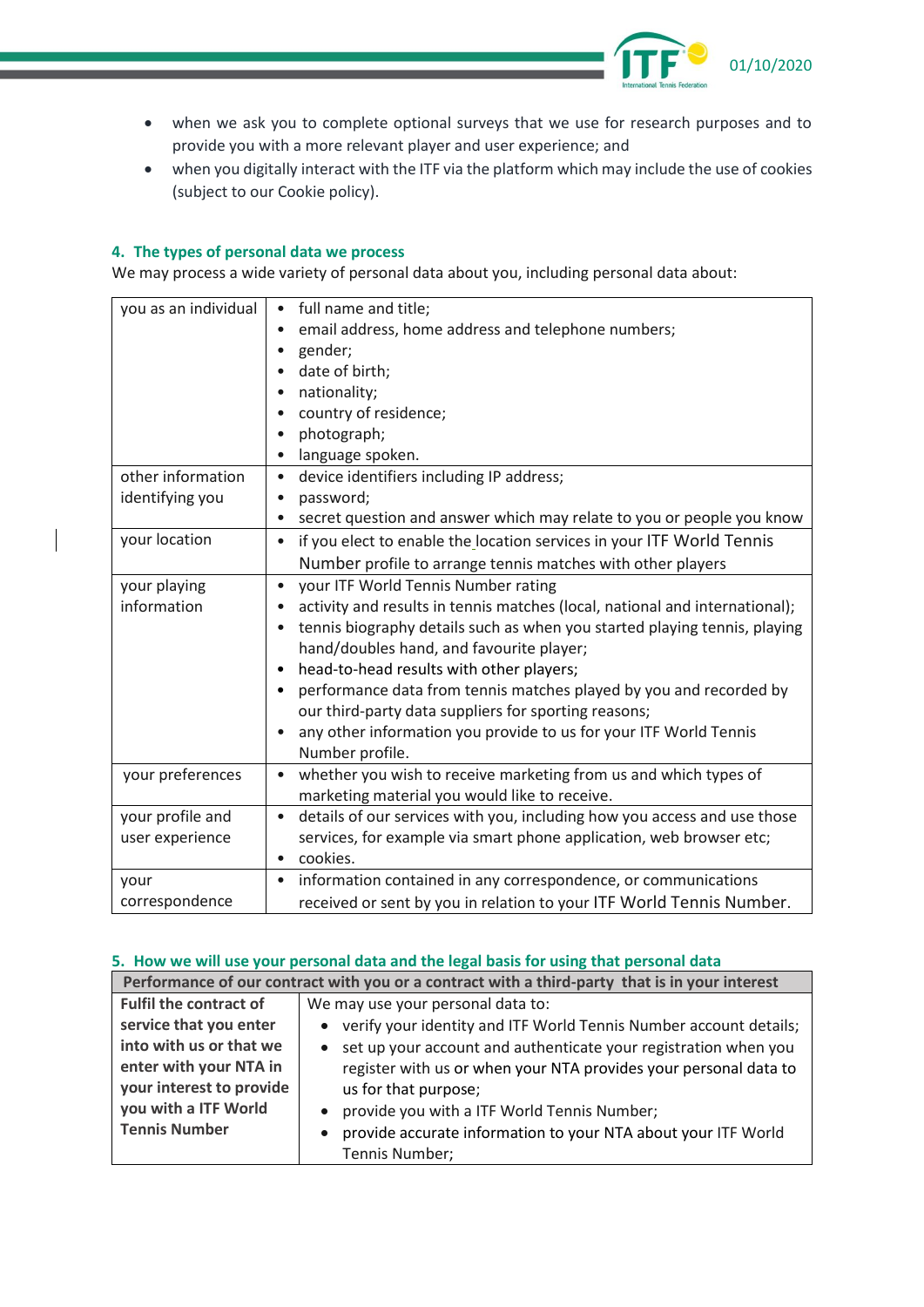

|                                                                                                    | communicate with you.                                                                                                                                                                                                                                                                                                                                                                                                                                                                                                                                                                                                                                                                                                                                                                                                                    |  |
|----------------------------------------------------------------------------------------------------|------------------------------------------------------------------------------------------------------------------------------------------------------------------------------------------------------------------------------------------------------------------------------------------------------------------------------------------------------------------------------------------------------------------------------------------------------------------------------------------------------------------------------------------------------------------------------------------------------------------------------------------------------------------------------------------------------------------------------------------------------------------------------------------------------------------------------------------|--|
|                                                                                                    | Enable our business and pursue our legitimate interests or those of a third party                                                                                                                                                                                                                                                                                                                                                                                                                                                                                                                                                                                                                                                                                                                                                        |  |
| <b>Manage and promote</b><br>the ITF World Tennis<br><b>Number platform</b><br>Develop of the game | We will use your personal data to:<br>administer the ITF World Tennis Number platform and inform<br>$\bullet$<br>the algorithm used to calculate ratings;<br>promote tennis matches and the benefits of having an ITF World<br>$\bullet$<br>Tennis Number;<br>provide accurate information to your NTA about the success and<br>delivery of the ITF World Tennis Number in your nation.<br>We may use your personal data to further encourage participation.                                                                                                                                                                                                                                                                                                                                                                             |  |
| <b>Regulate and protect</b><br>the integrity of the<br>game                                        | ensure your adherence to the terms and conditions for the ITF<br>World Tennis Number;<br>investigate and resolve any disciplinary issues or potential<br>$\bullet$<br>breaches of those terms and conditions;<br>uphold the highest standards of integrity for the sport of tennis and                                                                                                                                                                                                                                                                                                                                                                                                                                                                                                                                                   |  |
|                                                                                                    | the ITF                                                                                                                                                                                                                                                                                                                                                                                                                                                                                                                                                                                                                                                                                                                                                                                                                                  |  |
| <b>Monitor and research</b>                                                                        | We may use your personal data to:<br>monitor how the game is played and the ways it is evolving to<br>٠<br>improve player experience;<br>undertake research to enhance the general appeal and global<br>٠<br>reach of the game;<br>undertake research to improve technologies in tennis;<br>gather statistics about registration, membership and retention of<br><b>ITF World Tennis Number players</b>                                                                                                                                                                                                                                                                                                                                                                                                                                  |  |
| <b>Other business</b><br>interests                                                                 | We may use your personal data to:<br>monitor use of, improve and protect our websites and online<br>$\bullet$<br>services both online and offline;<br>update, consolidate and improve our business and the services that<br>٠<br>we provide to you as well as the accuracy of our records;<br>monitor and analyse the use of your account;<br>identify other products and services you may be interested in and<br>telling you about other products and services;<br>obtain your feedback and respond to and rectify complaints;<br>analyse your personal data to make sure that you only receive<br>information that is relevant to you;<br>develop and improve our federation and facilitate investment in,<br>$\bullet$<br>and the growth of, our business and the sport;<br>manage and mitigate the risks to you and our federation. |  |
| <b>Legal Obligations</b>                                                                           |                                                                                                                                                                                                                                                                                                                                                                                                                                                                                                                                                                                                                                                                                                                                                                                                                                          |  |
| <b>Comply with our legal</b><br>obligations under<br>applicable laws                               | We may use your personal data to:<br>monitor,<br>investigate<br>and/or<br>fraud,<br>prevent,<br>report<br>٠<br>misrepresentation, security incidents or crime, in accordance with<br>applicable laws as well as other regulatory codes;<br>comply with applicable laws and protection of the ITF's legal rights,<br>٠<br>including, but not limited to, use in connection with legal claims,<br>and compliance with our legal obligations (e.g. safeguarding,<br>disclosure)                                                                                                                                                                                                                                                                                                                                                             |  |
| <b>Consent</b>                                                                                     |                                                                                                                                                                                                                                                                                                                                                                                                                                                                                                                                                                                                                                                                                                                                                                                                                                          |  |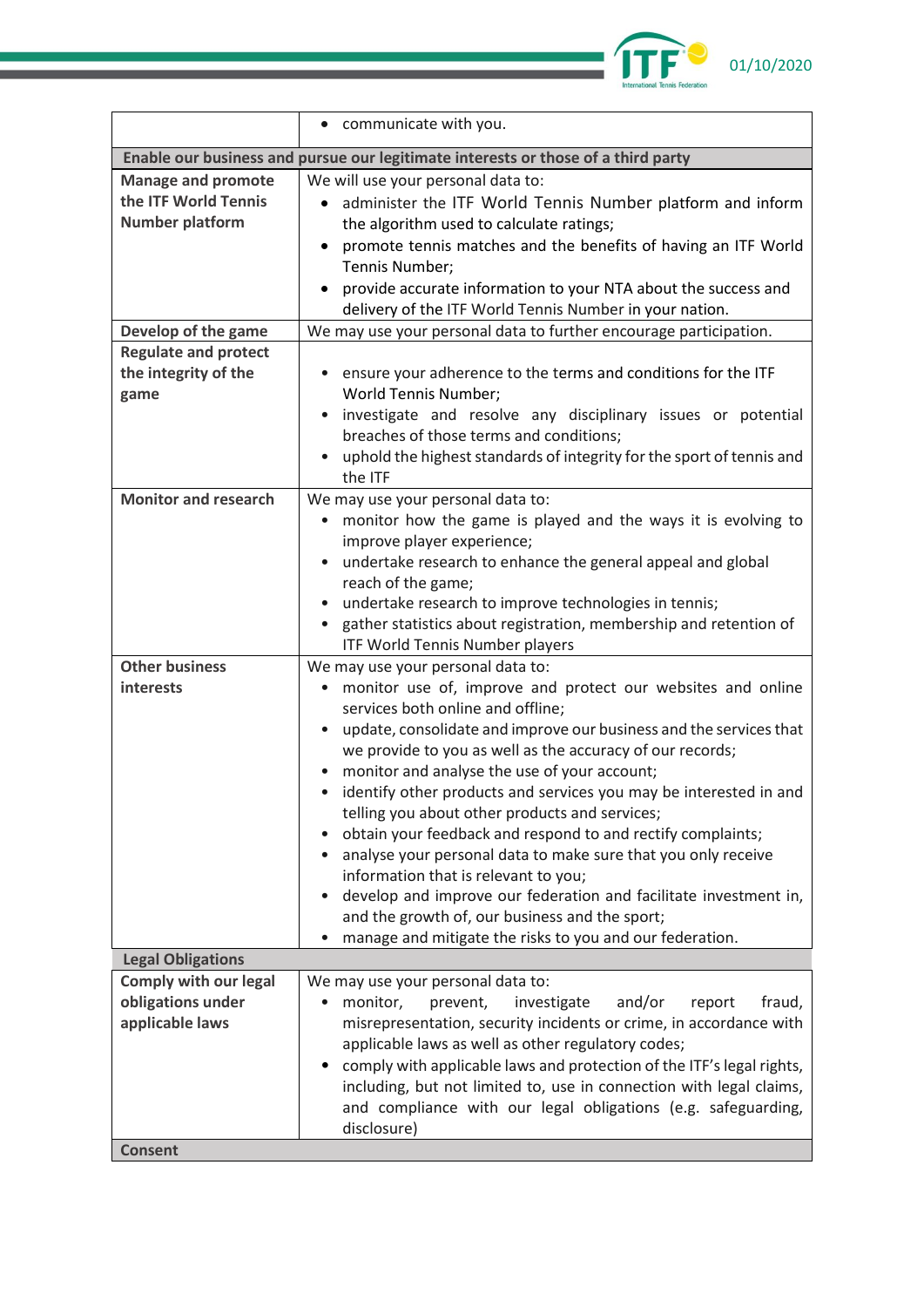

| We may seek your consent to use your personal data for specific           |
|---------------------------------------------------------------------------|
| purposes (e.g. enabling location services, publication of additional data |
| such as favourite shot, sharing your personal data with additional NAs    |
| etc). You are entitled to refuse consent. However, your refusal to        |
| provide consent may mean that you are unable to access the full           |
| benefits of an ITF World Tennis Number profile.                           |

Where we have obtained your consent to processing your personal data, you are entitled to withdraw your consent to this at any time. You are able to withdraw consent within the platform or by contacting us. If you withdraw your consent, we will not continue to process this information for the purpose for which consent was obtained, but this will not impact the validity of any processing undertaken before you withdrew your consent.

Where we process your personal data on the basis of legitimate interests, you can request a copy of the balancing test for that data processing using the contact details set out at the beginning of this notice.

#### **6. How we use your personal data to make automated decisions**

The algorithm that facilitates the ITF World Tennis Number requires us to make automated decisions about you on the basis of your tennis performance data. This automated decision-making is pursuant to the contract we have with you and/or your NTA to provide you an ITF World Tennis Number. More information about how the ITF World Tennis Number is calculated can be found [here.](https://worldtennisnumber.com/en/faq)

## **7. Marketing**

We will not market to you or subscribe you to any ITF newsletters for having an ITF World Tennis Number. We will send you emails about the ITF World Tennis Number unless you ask us not to.

#### **8. Who we share your personal data with**

Your personal data may be shared with ITF Limited, registered in the Bahamas. Hosting and storage of your personal data takes place on the platform which is administered by a third party data processor called ClubSpark. All personal data is stored in the UK or European Union but may be accessed by organisations based outside of the EU (e.g. NTAs).

We share your personal data with:

- you and any person you ask us to provide information to;
- your NTA;
- additional NTAs that you have chosen to share data with;
- the NTAs of players you compete against (results of matches only);
- our platform partner, Clubspark;
- the wider public, if your ITF World Tennis Number player profile is enabled as "public".

ClubSpark acts as, and your NTA may act as a processor on behalf of the ITF which means they will only act on our instructions. Your NTA and any other third party will be a separate data controller in respect of your personal data, and will process your personal data in accordance with the applicable data protection laws relevant to that organisation.

Personal data may be shared with government authorities, law enforcement officials and arbitrators or regulatory disputes that involve you and us, provided that disclosure is mandated by law or if required for the legal protection of our legitimate interests in compliance with applicable laws.